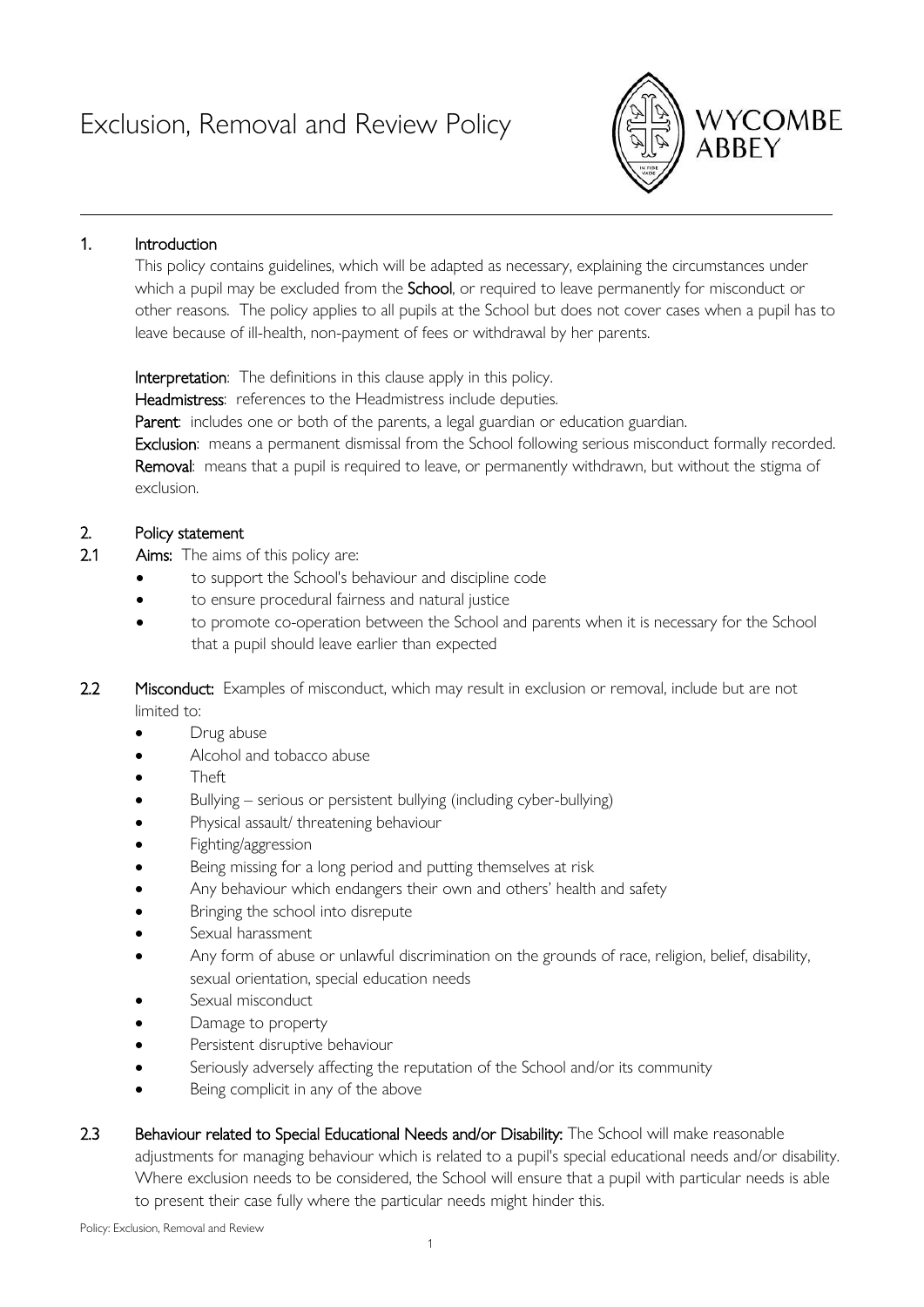- 2.4 Breakdown of trust between the School and the parent(s): The School may require the removal of a pupil when, in the opinion of the Head, there has been a breakdown of the relationship between pupil and/or parent and the School. This may manifest itself in a number of ways, including parent(s) not supporting the School in behaviour management; vexatious behaviour, such as parents repeatedly bringing unsubstantiated claims; abusive or unreasonable behaviour by parents to the School's staff, pupils or other parents.
- 2.5 Other circumstances: A pupil may be required to leave if, after all appropriate consultation, the Headmistress is satisfied that it is not in the best interests of the pupil, or of the School, that they remain at the School.

#### 3. Investigation procedure

- 3.1 Complaint(s): Investigation of a complaint or rumour about serious misconduct will normally be coordinated by a member of ELT, and its outcome will be reported to the Headmistress. Parents will be informed as soon as reasonably practicable if a complaint under investigation is of a nature that could result in the pupil being excluded or required to leave.
- 3.2 Suspension: A pupil may be suspended from boarding and / or from the School and required to stay at home or with their education guardian while a complaint is being investigated or while an investigation is adjourned (see below). Should a suspension continue for a period of more than three School days, the School will take reasonable steps to put in place arrangements to ensure the continuing education of the pupil. The relevant Housemistress will co-ordinate these arrangements with the pupil's parents or guardians. Parents or guardians should note that there may be a delay in providing work whilst teaching staff are given the opportunity to determine what work should be set. Alternatively, the pupil may be placed under a segregated regime on School premises.
- 3.3 Search: The School may decide to search a pupil's space and belongings and ask them to turn out the contents of pockets or a bag, if there is reasonable cause to do so. Clothing will not be searched until it has been removed from the wearer and care will be taken to ensure reasonable privacy. This policy does not authorise an intimate search or physical compulsion in removing clothing. Only outer clothing will be searched. If necessary, the police would be called. Please see the school Search Policy for further information – available on request.
- 3.4 Interview: A pupil may be interviewed informally by a member of staff to establish whether there are grounds for a formal investigation. If the pupil is then interviewed formally about a complaint or rumour, arrangements will be made for them to be accompanied by a member of staff of their choice and / or by a parent (if available at the relevant time). A pupil who is waiting to be interviewed may be segregated but made as comfortable as possible, accompanied or visited regularly by a member of staff, and given access to a toilet and adequate food and drink. A minute of the interview will be recorded in writing by the interviewing member of staff.
- 3.5 Ethos: An investigation and any subsequent meeting will be conducted fairly and in a way which is appropriate to a school, without formal legal procedures.
- 3.6 Adjournment of an investigation: It may be necessary to adjourn an investigation, for example where external agencies such as the police or social services are involved and have advised that this is necessary. A decision to adjourn an investigation will take into account advice from an appropriate external agency and will be subject to periodic review.

#### 4. Disciplinary meeting before the Headmistress

4.1 Preparation: The Chairman of the Governing Council will be informed of the investigation. Documents available at the disciplinary meeting before the Headmistress may include: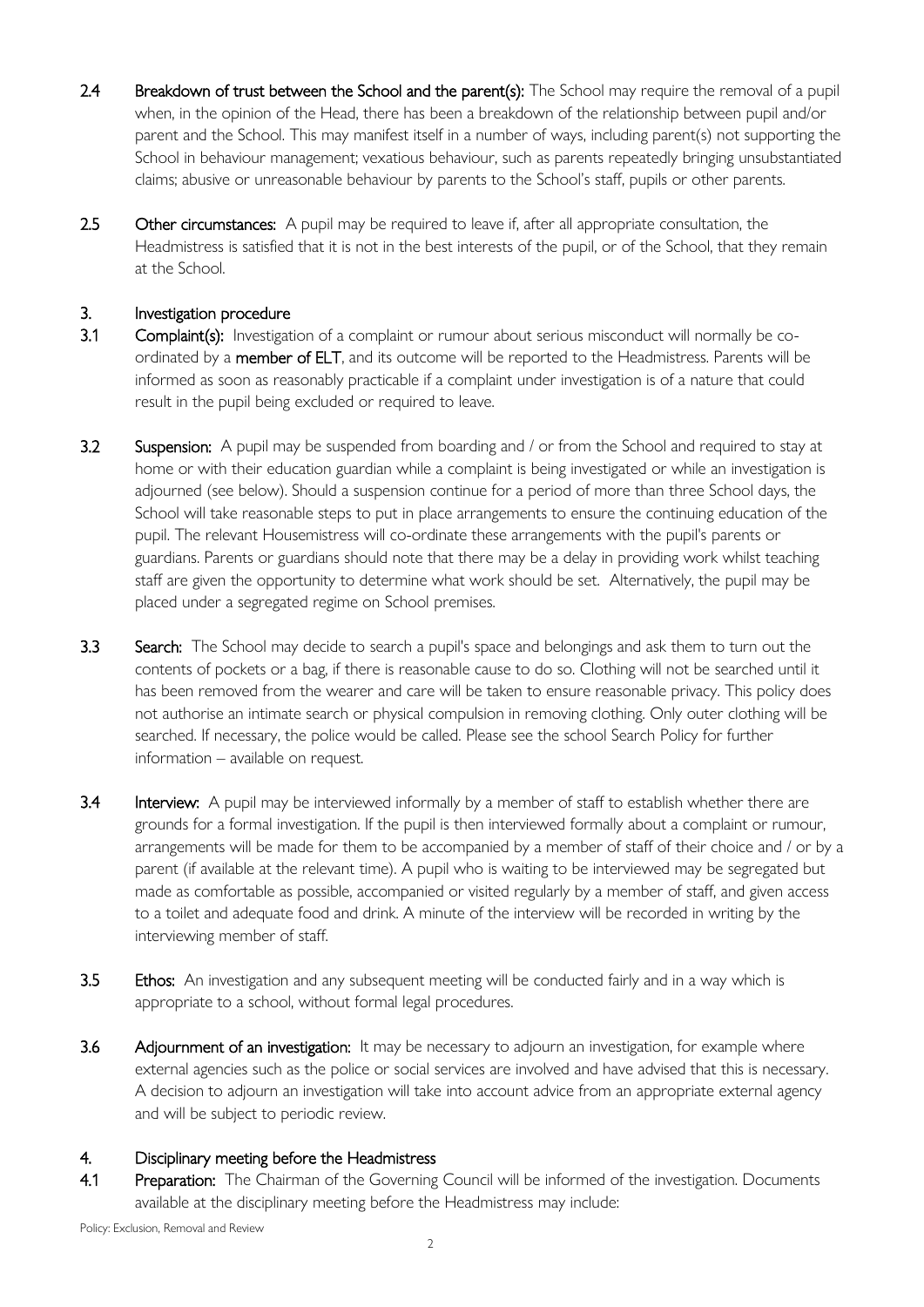- a statement setting out the points of complaint against the pupil
- written statements (subject to confidentiality and consent of witnesses) and notes of the evidence supporting the complaint, and any relevant correspondence
- the Deputy Head's Investigation Report
- relevant extracts from the pupil's school file and (if separate) house file and conduct record
- the relevant School policies and procedures.
- 4.2 Attendance: The pupil and their parents (if available in person or via a Video Conference call) will be asked to attend the disciplinary meeting with the Headmistress at which the Deputy Head will explain the circumstances of the complaint and their investigation.

The pupil may also be accompanied by a member of staff of their choice. The pupil and their parents will have an opportunity to state their side of the case. Members of staff will be on hand to join the meeting if needed, and their statements will be disclosed but, in most cases, the anonymity of pupils will be preserved.

If the parents or the pupil have any special needs or disability which call for additional facilities or adjustments (e.g. parking or the provision of documents in large print or other accessible format) those requirements should be made known to the Headmistress or Deputy Head so that appropriate arrangements can be made.

If the pupil or the pupil's parents experience difficulty in attending due to a disability, the School will make reasonable alternative arrangements to accommodate the disability. If a parent is unable to attend because of, for example, travel and working commitments, the School will make reasonable alternative arrangements to ensure the parent can be involved with the disciplinary process and their child's education.

## 4.3 Proceedings:

- The complaint(s): The Headmistress will consider the complaint(s) and the evidence, including statements made by and / or on behalf of the pupil. Unless the Headmistress considers that further investigation is needed, she will decide whether the complaint has been sufficiently proved. The standard of proof shall normally be the civil standard, i.e. 'the balance of probabilities'. Appropriate reliance may be placed on hearsay evidence but the Headmistress will not normally refer to the pupil's disciplinary record at this stage.
- The sanction: If the complaint has been proved the Headmistress will outline the range of disciplinary sanctions which she considers are open to her. She will take into account any further statement which the pupil and / or others present on the pupil's behalf wish to make. The pupil's disciplinary record will be taken into account.
- Leaving status: If the Headmistress decides that the pupil must leave the School, she will consult with a parent before deciding on the pupil's leaving status (see below).
- The Decision: Either at the disciplinary meeting, or at some later time, normally within 2 working days<sup>1</sup>, the Headmistress will give her decision, with reasons.
- 4.4 Delayed effect: A decision to exclude or remove a pupil shall take effect seven days after the decision was first communicated to a parent. Until then, the pupil shall remain suspended and away from school premises. If within seven days the parents have made a written application to appeal the decision under the Council Review procedure (see below point 6), the pupil shall remain suspended until the Council Review has taken place.

<sup>&</sup>lt;sup>1</sup> "working days" are defined as Monday to Friday when the School is in session. Thus, Short/Long Leaves and school holidays are excluded from this definition.